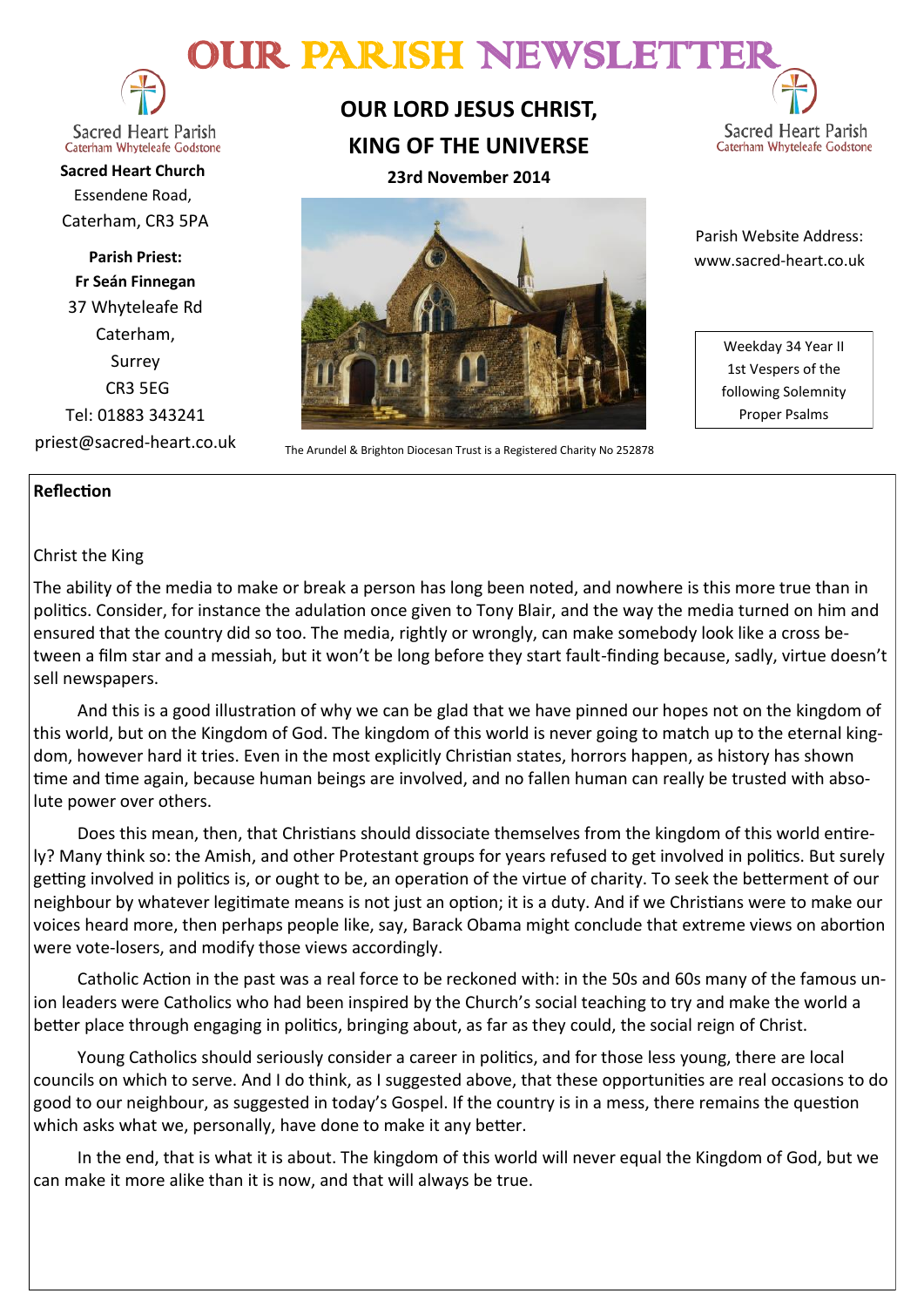## **First Holy Communion 2015**

 Dates for your diary: 8/1/15 - 3rd Parents Evening 11/1/15 - Children's 1st Session and Enrolment Mass

If you have any queries, please contact Anne Marie Young either via email [fhc.sacredheart@gmail.com](mailto:fhc.sacredheart@gmail.com) or by phone 07949 938984.

#### **Advent Group**

Wednesday mornings through Advent. Meet at 10am in the Old Hall. Beginning 26th November, 3rd, 10th and 17th December. Prayer and Reflection Program by the Diocese of Arundel and Brighton.

Thursday evenings through Advent. Meet at 7.30-9pm in the Old Hall. Beginning 27th November, 4th,11th and 18th December.

'Reflections in the Baubles'. Course designed by Spiritual Director Helen Warwick. Please see poster in the church porch.

Sunday evenings through Advent. Meet at 7.30-9pm Godstone RH9 8JF. Beginning 23rd November, 30th Nov, 7th and 14th December.

Prayer and Reflection Program by the Diocese of Arundel and Brighton.

Please find the sign-up sheets with details in the church porch.

## **Fisher's Festive Fireworks**

Saturday 6th December at The John Fisher Playing Fields, Plough Lane, Purley.

Gates Open 5.30pm. Includes Mini Christmas Market, BBQ, Licenced Bar etc.

Tickets Adult £6, Children £5, Family Ticket £20.

The family of Bill Jones RIP would like to thank you for the kind words of condolence and prayers, also for the overwhelming attendance at his requiem Mass.

## **EMPLOYMENT OPPORTUNITIES**

As a result of a combination of external funding and staff vacancies, the following employment opportunities currently exist within the diocese: Diocesan Inclusion Adviser (part time) Project Officer (part time, fixed term 2 year) Christian Education Centre Coordinator (full time) For further details please see our website www.dabnet.org

## **Offertory Collection**

Sincere thanks for your generosity last weekend: Offertory - £829.77 (Gift Aid £302.11) Second Collection - Cathedral Maintenance Fund: £297.28



**Help needed for the Older Children's Liturgy please!**

We are looking for someone to do the administration for the

Older Children's Liturgy from January. The role involves doing a rota three times a year, making sure the box is equipped occasionally and putting any notices into the newsletter from time to time. You would work closely with the Little Liturgy co-coordinator to do this and you would not actually have to take part in doing the Liturgy yourself.

Also, we are always looking for more volunteers to lead the session. The commitment is to lead one session a term (3 a year). You get lots of support material to do this and another adult to help you in the session.

If you want to know anymore about either role or to volunteer please talk to any of the liturgists or contact Mirella on mdm99@tesco.net. Many thanks.

## *'All I want for Christmas...' -* **A retreat for teenagers: 5th-7th Dec 2014**

If you are in school years 7-9, you are invited to the come away for a weekend to Worth Abbey in Sussex. Come along to make new friends, play lots of games, ask some of those "big" questions about life, explore your faith and eat lots of cake!

The retreat is run by the Lay Community of St Benedict in collaboration with the monks of Worth Abbey. The cost of the weekend is £78 but **subsidies are available**. For more info and booking forms, please contact Mary Hunt [\(mary\\_hunt@hotmail.co.uk\)](mailto:katyrussell@hotmail.co.uk).

#### **CHILL CLUB**

Chill Club on Friday 28 Nov, in the room above the Social Club , next to the Centenary Hall . 7.30-9pm

No Club in December due to holidays. The next one thereafter will be Friday, 30 January 2015

## **Thomas More Catholic School Vacancies**



TWO FULL TIME TEACHERS OF RE

January 2015 or ASAP

For further details and an application form

please visit the website www.tmore.org.uk or contact schooloffice@tmore.org.uk

Closing date: Friday 28th November 2015

#### **Driver needed**

Would you be willing and able to collect and return 2 Parishioners from



Sunny Rise, in Chaldon. They would be happy to attend any Mass at any time, so long as they can attend one Mass a week they would be very grateful. If you can help please contact the Parish Office. Thank you.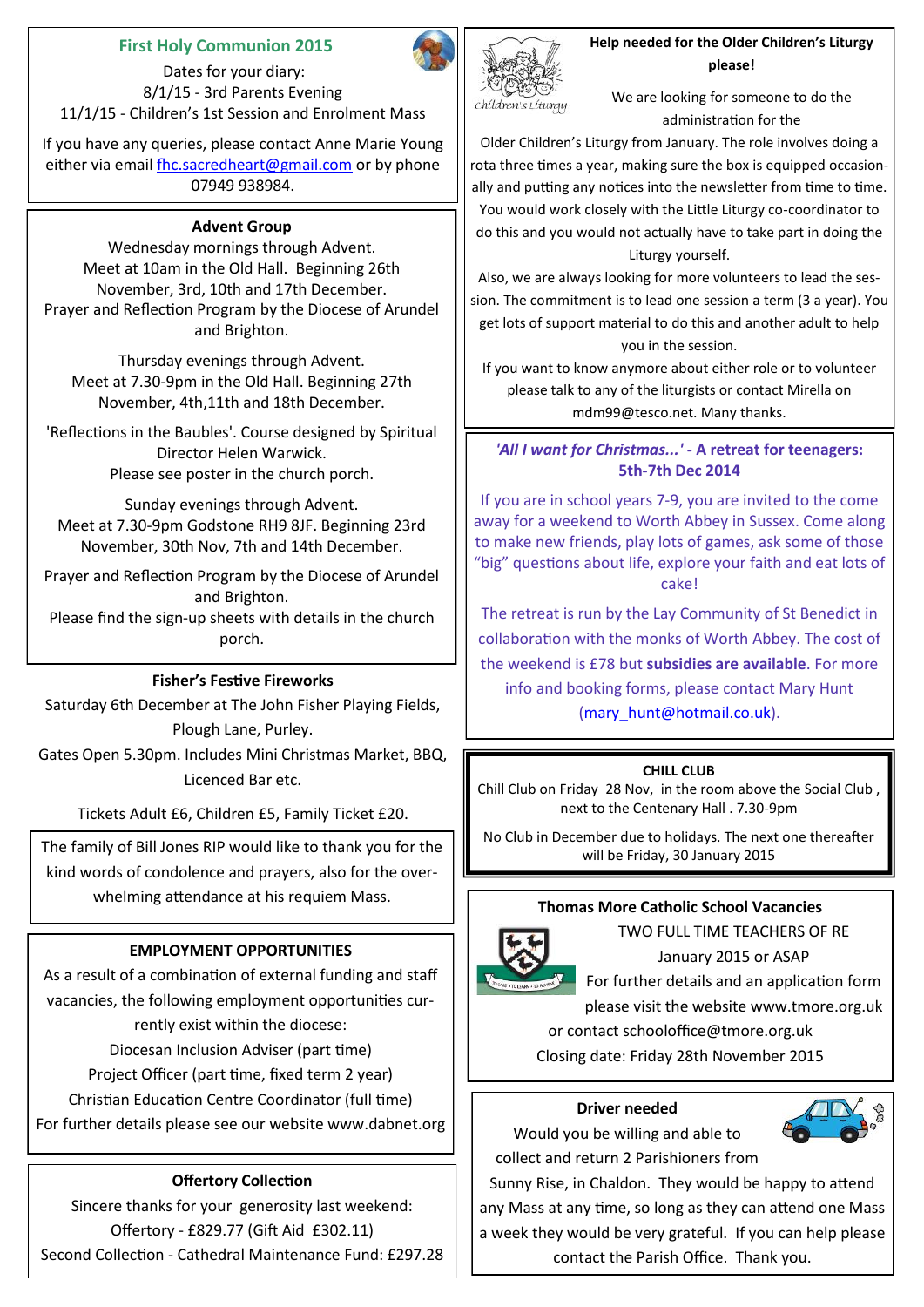## **WHAT'S ON IN THE PARISH THIS WEEK**

Sun 23rd: CHILDREN'S liturgy at 9 & 10.30am Mass Coffee & Teas after 10:30am Mass (F Shipley, H Steptoe)

| Mon:      | Coffee & Tea after Mass (Old Hall)                                                            |
|-----------|-----------------------------------------------------------------------------------------------|
| Tues:     | 9:15am - 11:15am Toddler Group (Old Hall)                                                     |
| Fri:      | 7:30pm - 11pm Sacred Heart Club open<br>7:30 - 9pm Chill Club (Committee Room)                |
| Sun 30th: | CHILDREN'S liturgy at 9 & 10.30am Mass<br>Coffee & Teas after 10:30am Mass<br>(I & E Labonte) |

#### **CAFOD WORLD GIFTS**

These gifts will be on sale after all Sunday Masses from next weekend. Leaflets will be distributed after Mass this Sunday, giving details of the many gifts available. Each *World Gift* is a real example of CAFOD's work and when you choose one, you help to transform the lives of poor communities and families in developing countries. You will receive a beautifully illustrated card of your chosen gift, together with a presentation gift envelope to give to your loved one. What better way to share the spirit of giving at Christmas?

As we reach the season for potential snow, please could we have some volunteers to come to Church to help clear and grit the paths if we do get snow or ice? If you can help please contact the Parish Office on info@sacred-heart.co.uk. Thank you



Caterham and District Churches Together invite you to a Christmas Lunch For the over 60's at The Douglas Brunton Centre, Caterham on Christmas Day, 2014 from 12 noon until 4 pm. If you would like to attend please RSVP by the 10th December. Please note they are unable to accept applications after this date. We look forward to hearing from you. For queries please contact Alan Turton on 01737 553385 Or by email to: alancatherineturton@blueyonder.co.uk Christmas Day 01883 347260).

#### **Scouting at the Church**

The 5th Caterham (Sacred Heart) Scout Group is an outgoing, friendly and vibrant group, and has been a church group since 1988 and meets at the church during school term time, and hold its church parades once a term at the church.

Beavers (aged between 5 3/4 - 8) Tuesday 6.15pm - 7.15pm Cubs (aged between 8-10 1/2) Monday 6.30pm - 7.45pm Scouts (aged between10-14) Tuesday 7.30pm - 9pm

If you would like your child or children to join, or if you are aged 14 and over and would like to volunteer to help please contact the Group Scout Leader Paul Lovell on 07712436591 or email paul lovell@rocketmail.com



## **Your Prayers are requested for the following persons who are ill or housebound.**

Pat Knight; Kathleen & John Saunders; Helen Keogh; Daisy Hill; Connie Cronin; Christopher Browne; Kit Monk; Krista Thompson; Jane Hill; Rosemary Whale; Pam Weaver; Jimmy & Bridie Mullen; Jim & Bernie Horrocks; Margaret Robertson; Heather Tordimah; Jenny Rower; Elizabeth Daley; Eileen Lattimore; Bryan Smith; Rose Knight; Oliver Farrell; Richard Richardson; Seeta Pillay; Christopher Miles; Pat McCoy; Olive Wood; John Dunlop, Elise O'Connor, Malcolm Bowen & John Gilford.

#### **Second collection**

**THIS** Sunday there will be a second collection for the National Catholic Fund (this is not a Gift Aid collection). NEXT Sunday there will be a second collection for The Parish Charity Fund (Gift Aid envelopes can be used).

Thank you.



**Parish Christmas Panto 2014! Only 11 tickets left!!**



**The Christmas crib 2014… where are all those God given talents?**

This is an appeal for volunteers; all those with creative/ artistic ability, good at making things

or maybe those that could be instructed & have a little time to help. Could you put your details at the back of the church on the list or see me Gemma Zarembski. Those that put their names down will be notified of what needs to be done. I would love to have a pool of talented people that could help in these arty situations.

Even if you can't help, maybe you can collect the things we need e.g.. old newspaper, pva glue, flour ( to make paste) old emulsion paint (earthy tones and grey, nothing bright), old sheets of plywood or mdf, fairy lights, large amount of dark blue or black fabric. There will be a cardboard box for the items at the back of the church. Thank you.

## **Carol Service**

The Guild of Friends of St Lawrence's Church are pleased to welcome back again members of the Salvation Army's Croydon Citadel Band to play the carols at our Carol Service.

The service is on **Tuesday 9th December at 8pm** in St Lawrence's Church, Church Hill, Caterham and will be led by Father Seán Finnegan from the Church of the Sacred Heart, Caterham. Wine and mince pies will be served after the service. All welcome.